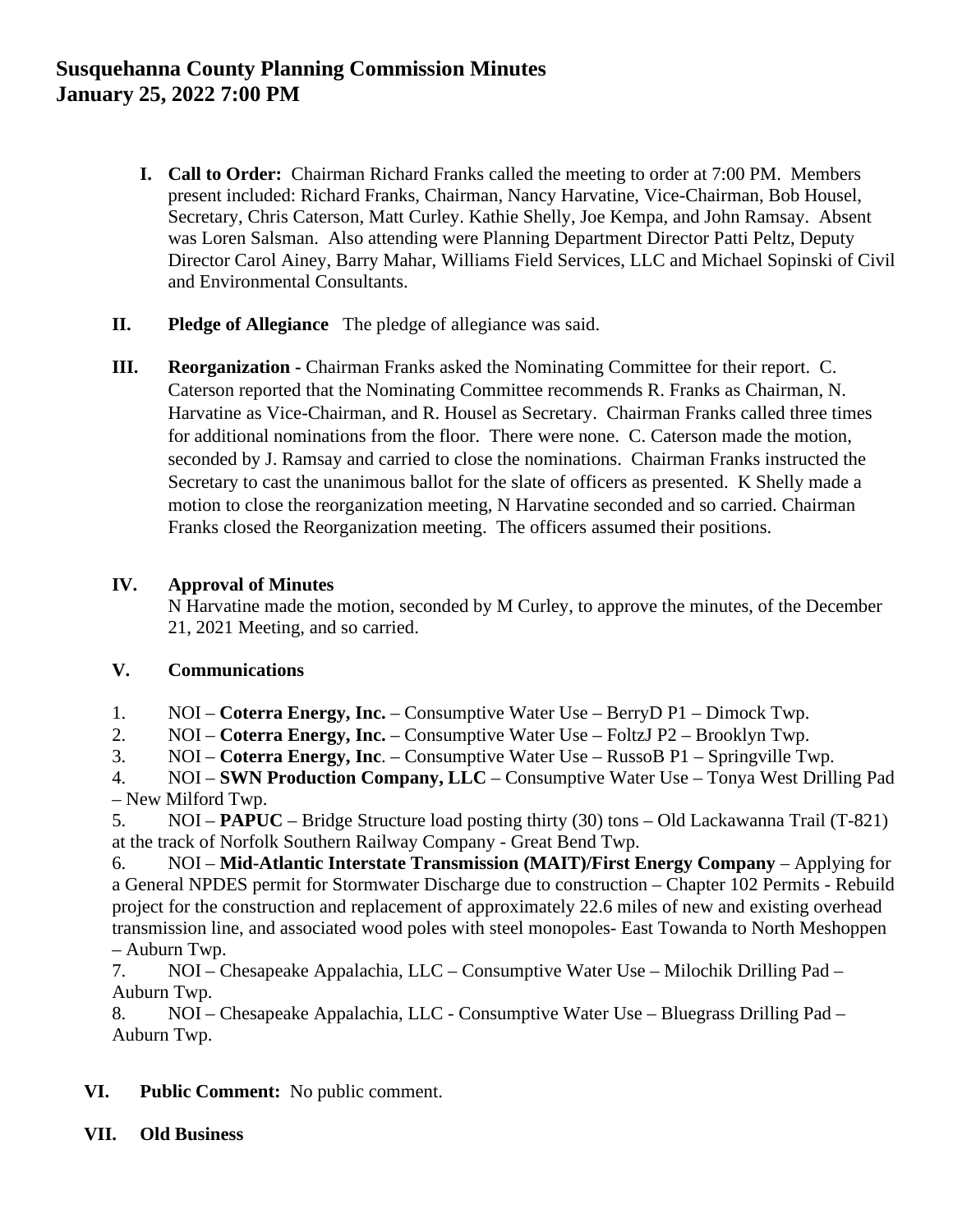#### **A. Subdivision and Land Development Review** None

**VIII. Report of Finalized Conditional Approvals**  None.

#### **IX. New Business**

#### **A. Subdivision and Land Development Review**

Williams Field Services, LLC – Industrial Land Development – Bolles Compressor Station - Jessup Township – Preliminary Plan – Requesting preliminary approval. B Housel asked if the mine reclamation on the property would be done according to the original mining permit. Barry Mahar, Williams Field Services, stated yes it would. B Housel also questioned if on-site materials would be used to reclaim the quarry and asked about minimizing truck traffic. N Harvatine asked about a sound study. Barry Mahar stated there was a sound study scheduled.

M Curley made the motion to Grant preliminary approval of the Williams Field Services / Bolles compressor station plan conditioned on receipt of the Municipality Report Form within the Commission's allowable review period (Section 403.2F) ESCGP-1 approval from DEP (Section 403.2G), NPDES Construction permit (Section 403.2J), and pending the sound study results. B Housel seconded, and so carried.

## **B.** S**ection 102.2 - Act 170 – Review and Comment**

None.

## **C. Subdivisions and Land Developments - Staff Actions –**

## **Additions/ Lot Line Adjustments –**

- 1. Howard, Jonathan & Margaret Addition to Lands/Lot Line Adjustment New Milford Twp 1 lot (.22 acres)
- 2. Jubinski, Nicholas, Addition to Lands Union Dale Borough 1 lot 5.11 acres
- 3. Petrochko, Sheila Addition to Lands Lenox  $Twp 1$  lot 5.00 acres

#### **Minor Subdivisions/ New Lots –**

- 1. Dibble, David R Minor Subdivision Oakland  $Twp 2$  lots (10.372 acres & 10 acres)
- 2. CMA Land Co, LLC Minor Subdivision Bridgewater Twp 2 lots (121+, 43.31)
- 3. Carlsen, Lois Minor Subdivision New Milford Twp 2 lots (113+, 22.211)

#### **Major Subdivisions**

None.

## **Land Development**

- 1. Anderson, George & Susan Minor Land Development Auburn Twp 90+ acres
- 2. Endless Mountain Resort Major Land Development Herrick Twp 58.8 acres

N Hurley made the motion, J Ramsay seconded, and carried, to concur with staff actions.